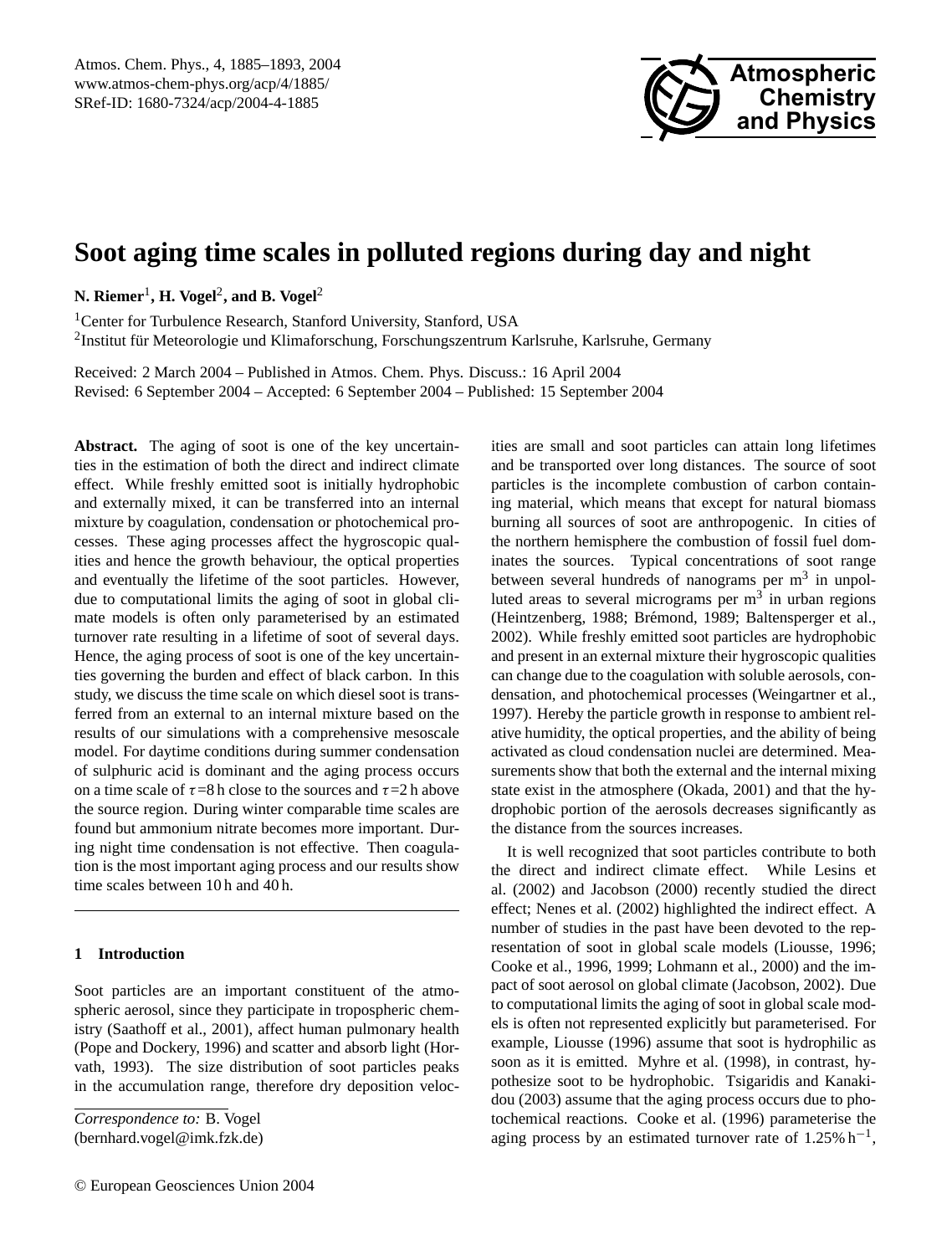which translates to an exponential lifetime of 80 h. Lohmann et al. (2000) assume an exponential lifetime of 40 h emphasizing however, that the model results are highly sensitive to the turnover rate. Koch (2001) comes to a similar conclusion comparing three different methods for the parameterisation of the aging process.

Recently, Wilson et al. (2001) have provided a more detailed representation of the aging process in a global model. In their approach they explicitly calculate the aging of soot depending on the abundance of sulphuric acid. Nevertheless, parameterisations of certain processes are still necessary when such global models are run in the climate mode, that is when several hundreds of years are simulated.

Since the aging process is one of the key uncertainties governing the burden and effect of black carbon, we find it worthwhile to carry out 3D simulations with the coupled mesoscale- $\gamma$  model KAMM/DRAIS (Vogel et al., 1995) that provides a highly resolved boundary layer and allows for an explicit treatment of the aging process of soot by coagulation and condensation to investigate the variability of the aging time scale of soot in more detail. The particle phase is treated with the aerosol model MADEsoot (Riemer et al., 2003b) and calculates both the composition and the size distribution of the aerosol particles. Based on the results of our simulations, we discuss the time scale on which soot is transferred from an external to an internal mixture, and calculate the turnover rates for a domain size that compares to the grid size of a global climate model. In doing so, we focus on continental conditions in an industrialised environment and investigate two different meteorological scenarios, that is a summer and a winter episode.

#### **2 Model description**

The comprehensive model system KAMM/DRAIS couples the non-hydrostatic meteorological driver KAMM and the submodule DRAIS that calculates the transport and diffusion of the reactive trace gases and the aerosol particles. Since the model system KAMM/DRAIS has been described in detail in previous papers (Vogel et al., 1995; Hammer et al., 2002) and has been extensively validated against observations in the past (Vogel et al., 1995; Nester et al., 1995; Fiedler et al., 2000; Corsmeier et al., 2002; Hammer et al., 2002) we only give a short summary with the focus on the aerosol model MADEsoot (Riemer et al., 2003b).

In MADEsoot, several overlapping modes represent the aerosol population, which are approximated by log-normal functions. Currently, we use five modes for the sub-micron particles. Two modes  $(i_f$  and  $j_f$ ) represent secondary inorganic particles consisting of sulphate, ammonium, nitrate, secondary organic compounds, and water, one mode (s) represents pure soot and two more modes  $(i_c \text{ and } j_c)$  represent particles consisting of sulphate, ammonium, nitrate, organic compounds, water and soot. The modes  $i_f$ ,  $j_f$ ,  $i_c$  and  $j_c$  are

assumed to be internally mixed. Thus, the modes  $i_f$  and  $j_f$ represent soot-free particles whereas the modes  $i_c$  and  $j_c$  represent soot containing particles or, in other words, the aged soot particles. All modes are subject to condensation and coagulation. The growth rate of the particles due to condensation is calculated following Binkowski and Shankar (1995) depending on the available mass of the condensable species and the size distribution of particles. With coagulation, the assignment to the individual modes follows Whitby et al. (1991): (1) Particles formed by intramodal coagulation stay in their original modes. (2) Particles formed by intermodal coagulation are assigned to the mode with the larger median diameter. Furthermore, a thermodynamic equilibrium of gas phase and aerosol phase is applied to calculate the concentrations of sulphate, ammonium, nitrate and water (Kim et al. 1993). The calculation of the thermodynamic equilibrium follows a bulk approach. This means that the aerosol concentrations summed over all modes enter the calculation. After the equilibrium concentrations are obtained the concentrations of ammonium, nitrate and water are distributed over the modes depending on the mass fraction of sulphate. The source of the secondary inorganic particles in modes  $i_f$ and  $j_f$  is the binary nucleation of sulphuric acid and water. The secondary organic compounds are treated according to Schell et al.  $(2001)$ . The soot particles in mode s are directly emitted into the atmosphere. The source of the particles in modes  $i_c$  and  $j_c$  is due to the aging process described below. Additionally, sedimentation, advection and turbulent diffusion can modify the aerosol distributions.

In this framework, two processes can impact the transfer of soot from the external into the internal mixture, namely coagulation and condensation. Coagulation of soot particles in mode s with particles in modes  $i_f$ ,  $j_f$ ,  $i_c$  or  $j_c$  transfers the mass of mode s into the modes  $i_c$  or  $j_c$ . As a second process, condensation of sulphuric acid on the surface of the soot particles and the subsequent formation of ammonium nitrate can transfer soot into an internal mixture as well. To retain the soot mode for pure soot particles, a criteria must be chosen that determines when the aged soot together with the soluble mass is moved to the modes  $i_c$  and  $j_c$ . Weingartner et al. (1997) show, that atmospheric particles can be divided into "more hygroscopic" and "less hygroscopic" depending on their growth behaviour when they are exposed to a relative humidity above 90%. Based on their findings we define that all material of mode s is moved to modes  $i_c$  and  $j_c$  if the soluble mass fraction of mode s rises above the threshold value  $\varepsilon = 5\%$ .

We do not consider the aging process due to photochemical reactions in this study. This is justified since it was shown by Saathoff et al. (2003) that these reactions do not contribute significantly to this process.

We apply the model to an area in south-western Germany. It covers main parts of Baden – Württemberg and the adjacent regions  $(248 \times 248 \text{ km}^2)$ . The horizontal grid size is  $4 \times 4 \text{ km}^2$ . The biogenic VOC emissions are calculated online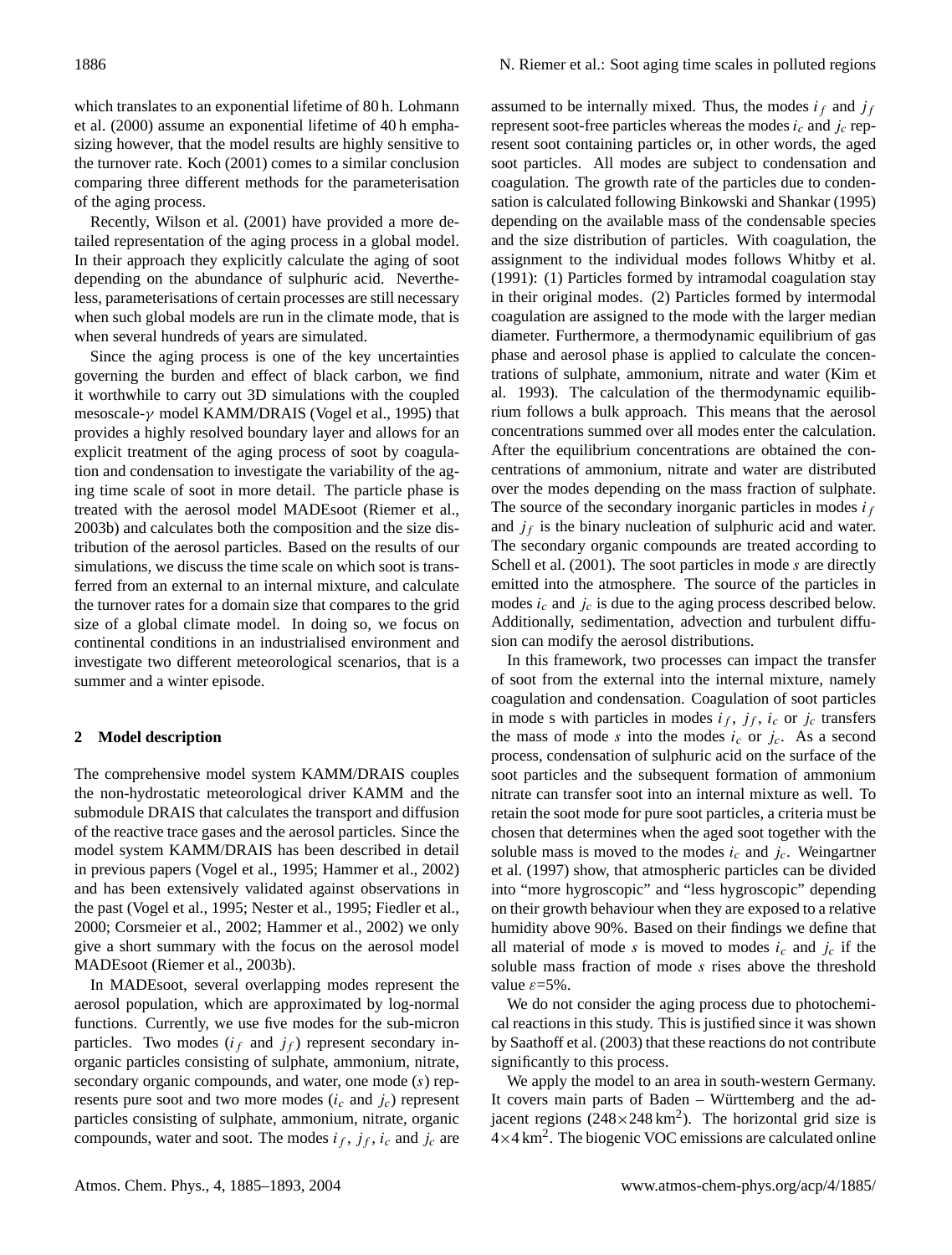

**Fig. 1.** Horizontal distribution of the externally mixed soot at 20 m above the surface, 12:00 CET, day 2 (left: summer, right: winter).



**Fig. 2.** Same as Fig. 1, but for internally mixed soot.

depending on the land use, the modelled temperatures and the modelled radiative fluxes (McKeen et al., 1991, Lamb et al., 1987, Vogel et al., 1995). We parameterise the NO emissions from the soil according to Ludwig et al. (2001). The anthropogenic emissions of  $SO_2$ ,  $CO$ ,  $NO_x$ ,  $NH_3$ , 32 classes of VOC and diesel soot are pre-calculated with the spatial resolution of  $4\times4$  km<sup>2</sup> and a temporal resolution of one hour (Obermeier et al., 1995; Wickert et al., 1999; Pregger et al., 1999; Seier et al., 2000). The diesel soot emissions represent the sources by traffic. In addition to the source strength, we must prescribe the median diameter and the standard deviation of the emitted soot particle distribution. The median diameter is fixed to 60 nm and the standard deviation to 1.8 according to measurements by Vogt et al. (2000). We investigate two scenarios. First, we simulate a typical summer situation with a geostrophic wind of  $4.5 \text{ m s}^{-1}$  blowing from East. Second, we consider a winter day with a westerly flow with a geostrophic wind of 4 m s<sup>-1</sup>. Three consecutive days were simulated in each case where the first day is used as spin-up and we only consider the results of the second and the third day. Considering further details about the initialisation and boundary conditions we refer to Riemer et al. (2003b).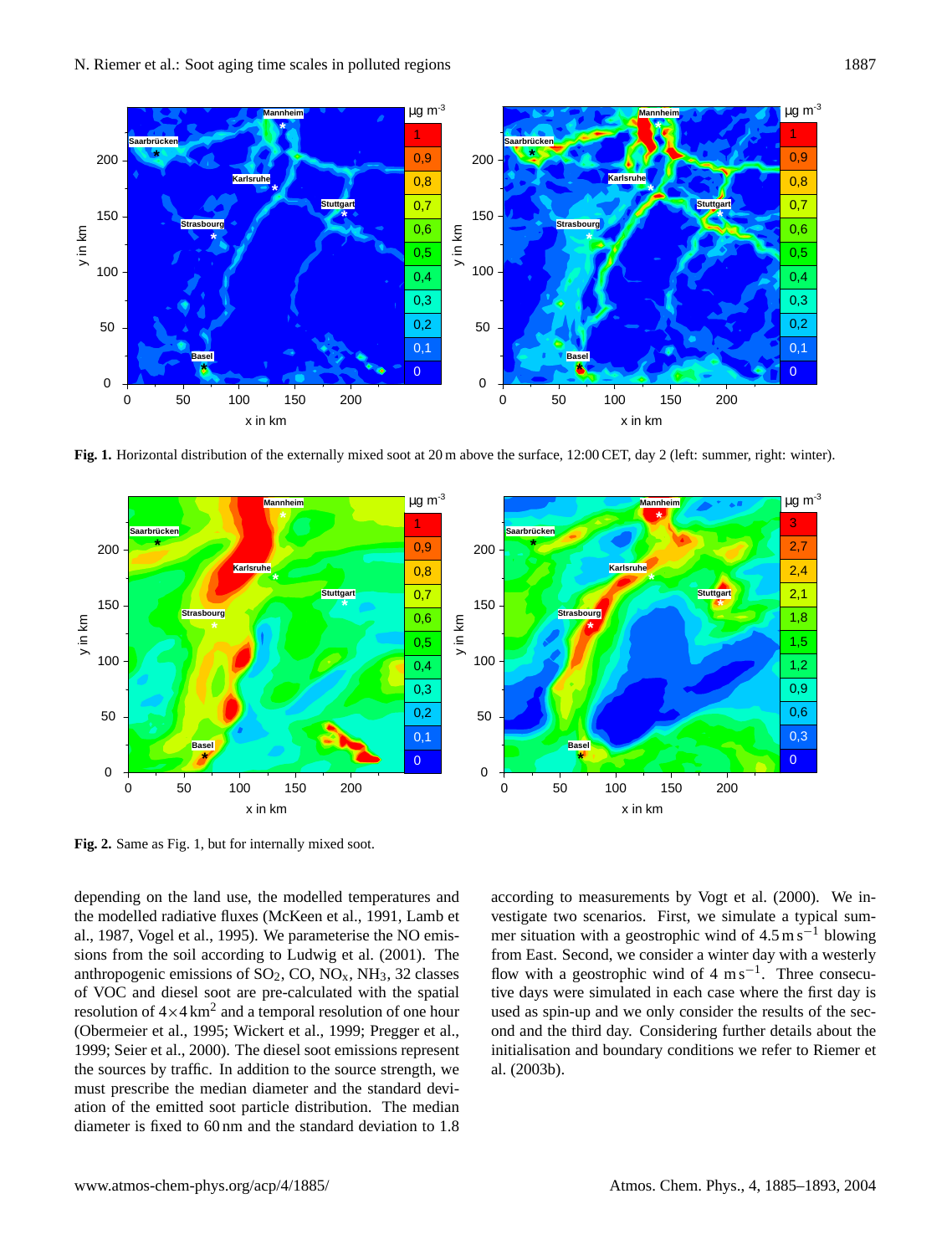

**Fig. 3.** Vertical cross section of the externally mixed soot concentration for the summer case at y=80 km, 12:00 CET, day 2.

#### **3 Calculation of the turnover rate**

In the following we will explain the approach we use to determine the turnover rate of the externally mixed soot and how a turnover rate for a domain comparable to the grid size of a global climate model can be calculated. In MADEsoot the temporal development of the mass density  $\overline{m}_s$  of the externally mixed soot is determined by the following equation:

$$
\frac{\partial \overline{m}_s(\mathbf{x},t)}{\partial t} = \n\overline{A}(\mathbf{x},t) + \overline{S}(\mathbf{x},t) + \overline{D}(\mathbf{x},t) + \overline{E}(\mathbf{x},t) - \overline{T}(\mathbf{x},t)
$$
\n(1)

 $\overline{A}$ ,  $\overline{S}$ ,  $\overline{D}$ , and  $\overline{E}$  describe the rate of change due to advection, sedimentation, turbulent diffusion, and the emission, respectively. The bar indicates that the operators  $A$ ,  $S$ ,  $D$  and  $E$ are applied to the Reynolds-averaged quantities representing a typical spatial and temporal scale.  $\overline{T}$  is the turnover rate of the externally mixed soot and the sum of two processes:

$$
\overline{T}(\mathbf{x},t) = \overline{Ca}(\mathbf{x},t) + \overline{Cn}(\mathbf{x},t)
$$
\n(2)

 $\overline{Ca}$  describes the transfer due to the coagulation of the externally mixed soot particles with soot containing internally mixed particles or soot free internally mixed particles.  $\overline{Cn}$ describes the transfer due to condensation of sulphuric acid and organic compounds. The externally mixed soot particles are transferred into internally mixed soot if the soluble mass fraction of mode s rises above the threshold value  $\varepsilon = 5\%$ . In our mesoscale model system KAMM/DRAIS both processes are explicitly determined as described in Riemer et al. (2003b).

Typical applications of the model simulations of KAMM/DRAIS cover areas of about  $250 \times 250$  km<sup>2</sup>. This equals more or less the typical grid size of a global climate model. In the ideal case averaging a variable over the



**Fig. 4.** Same as Fig. 3, but for internally mixed soot.

mesoscale domain A should give the variable of the global climate model (assigned by a tilde).

$$
\tilde{a}(z,t) = \frac{1}{A} \int \int \overline{a}(x, y, z, t) dA'. \tag{3}
$$

In the global climate model the equivalent equation to Eq. (1) would read as:

$$
\frac{\partial \tilde{m}_s(\mathbf{x}, t)}{\partial t} =
$$
\n
$$
\tilde{A}(\mathbf{x}, t) + \tilde{S}(\mathbf{x}, t) + \tilde{D}(\mathbf{x}, t) + \tilde{E}(\mathbf{x}, t) - \tilde{k}(z, t) \cdot \tilde{m}_s(\mathbf{x}, t). \tag{4}
$$

Here the transfer from the external to the internal mode is already parameterised as a first order reaction since in global climate models the aerosol processes usually cannot be treated as detailed as it is done in regional scale model. The problem is now reduced to the parameterisation of the rate coefficient  $\tilde{k}$ . Following the ideas explained so far  $\tilde{k}$  can be derived from results of the mesoscale simulations. This means:

$$
\tilde{k}(z,t) = \frac{\int \int \int \int \int \overline{T}(x, y, z, t')dt'dA'}{\int \int \int \int \overline{m}_s(x, y, z, t')dt'dA'}.
$$
\n(5)

with  $\Delta t=1$  h. This time interval was chosen as it is comparable to the time steps that are used in global climate models. In this way we determine time-dependent vertical profiles of  $k$ . The time scale that represents the exponential time scale for the decay of externally mixed soot is given by

$$
\tau(z,t) = \frac{1}{\tilde{k}(z,t)}.\tag{6}
$$

## **4 Results**

Figures 1 and 2 show the horizontal distributions of the soot concentration in external and internal mixtures at 20 m above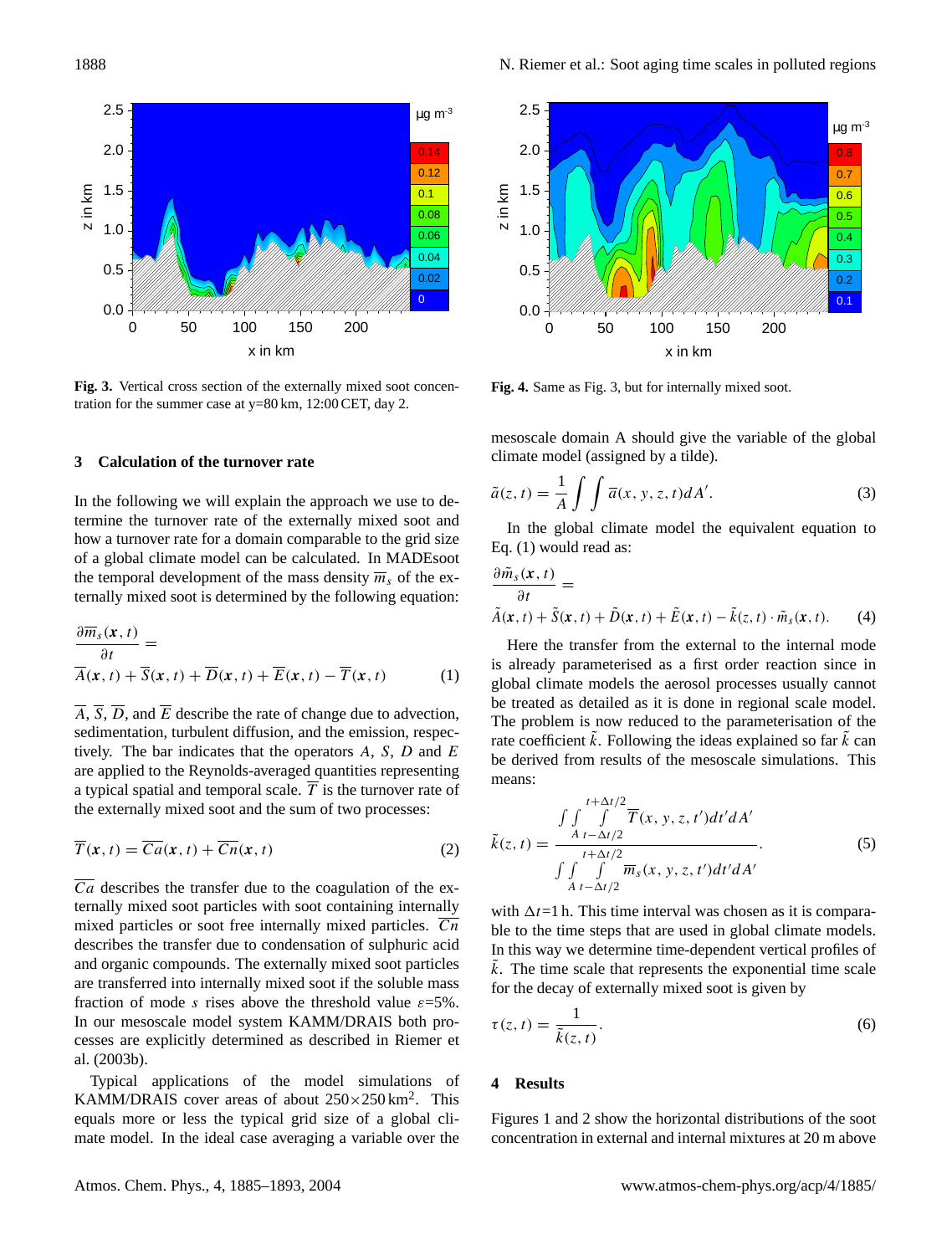

**Fig. 5.** Composition of the total aerosol concentration averaged over the model domain at 12:00 CET at 25 m above the surface.

the surface at 12:00 CET (day 2) for the summer and the winter episode. The distributions of the soot in external mixture reflect the distribution of the sources, i.e. the main motorways and urban centres in the model domain. In the plumes of the urban areas and at some distance from the sources, soot is internally mixed. Comparing the winter and summer results we find that the total soot concentrations reach significantly higher values in winter due to the shallower boundary layer and the reduced vertical mixing in winter.

Figures 3 and 4 show the vertical cross sections of the soot concentration at  $y=80 \text{ km}$  for the summer case. In the elevated layers soot exists mainly internally mixed. The values for the total soot concentrations range between 0.1 and  $2 \mu$ g m<sup>-3</sup> near the surface at 12:00 CET (day 2). However, higher concentrations (up to  $10 \mu g m^{-3}$ ) are reached in the morning hours. Figure 5 displays an overview of the composition of the aerosol phase for the summer and the winter case. Shown is the aerosol concentration summed over all modes and averaged over the whole model domain for 12:00 CET (day 2) and 25 m above the surface.

During summer, the averaged sulphate concentration reaches a value of  $6 \mu g m^{-3}$ . Due to temperatures around  $27^{\circ}$ C the nitrate concentration is low during the afternoon reaching only 0.3  $\mu$ g m<sup>-3</sup>.

During winter the sulphate concentration is much lower and reaches only  $0.7 \mu g m^{-3}$  since the production via homogeneous oxidation of  $SO<sub>2</sub>$  in the gas phase through reaction with OH is less efficient. We do not consider cloud processes; hence the effect of the heterogeneous reaction of  $SO<sub>2</sub>$  in aqueous solution with ozone and/or peroxides is not included. Nitrate is much more abundant during the winter and reaches a value of 11.5  $\mu$ g m<sup>-3</sup>. The order of magnitude of our model results for the aerosol composition are in agreement with measurements for continental Europe as the



**Fig. 6.** Vertical profiles for the aging time scale for summer (top) and winter (bottom) at day 2.

comparison with measurements shows (e.g. Neususs et al., 2002; Zappoli et al., 1999; Mehlmann and Warneck, 1995). On the basis of the simulation results for both episodes we derive the aging time scale as described in Sect. 3. As explained there,  $\tau$  may depend on height and time. Figure 6 shows time height sections of  $\tau$  for the summer and winter episode, respectively. In both cases  $\tau$  is below 2 h during the day and above 250 m above the surface. During the same time interval and below this height  $\tau$  varies between 1 hour during the morning and up to about 20 h in the afternoon. During night time  $\tau$  is much larger than during the day at all heights and there is a strong increase of  $\tau$  from midnight of day 2 to midnight of day 3 in the summer and the winter case. While  $\tau$  is almost constant with height during the night in the summer case it decreases with height in the winter case. Considering the temporal and spatial variations of  $\tau$ in Fig. 6, it becomes obvious that the parameterisation of the aging process of soot using a fixed turnover rate represents an oversimplification.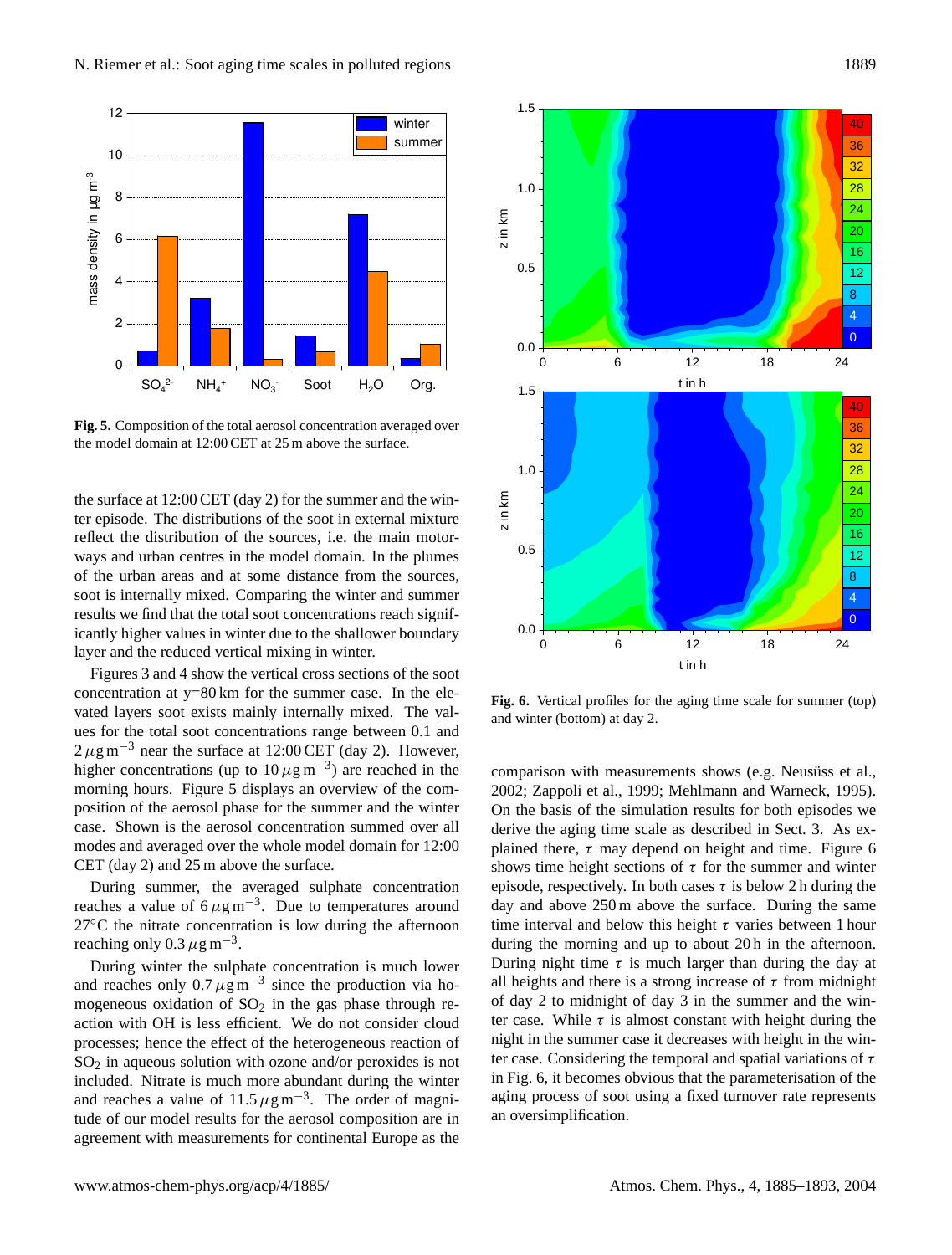



**Fig. 7.** Daily cycles of the aging time scale (day 2).

Figure 7 (top) displays the daily cycle of  $\tau$  in three different heights within the boundary layer for the summer episode (day 2) in more detail. At the heights of 250 m and 1100 m, we can clearly distinguish between the daytime and the night time regime. During daytime at these heights,  $\tau$  is very short (∼1 h). From detailed process studies based on our model results we find that condensation of sulphuric acid is very efficient in transferring externally mixed soot into the internal mixture when sulphuric acid is abundant. During the night, the production of sulphuric acid ceases. Once the available sulphuric acid has been depleted by condensation on the existing particles, condensation of sulphuric acid therefore stops to occur. Under these conditions coagulation is the only process for the transfer into internal mixture, operating very slowly. This leads to much higher values for  $\tau$ during the night compared to the day.



**Fig. 8.** Composition of the internally mixed soot particles averaged over the model domain at 12:00 CET at 25 m above the surface.

At the height of 25 m, which is identical with the source height used for our simulations, the distinction between day and night is not as apparent and  $\tau$  remains at a relatively high level of about 20 h in the afternoon. The reason is that at this height, fresh soot is permanently emitted and the concentration of externally mixed soot reaches its maximum. Given a certain amount of condensable species, it takes a longer time until the shell mass has grown to the certain threshold that marks the transition between externally and internally mixed soot which eventually results in the high values for  $\tau$ .

At all heights a characteristic trend of the time scale is obvious. This trend can be attributed to the fact that the coagulation rate depends on the particles number densities. The particle number densities of the mode s are largely dominated by the emissions. However, the number densities of the modes  $i_f$ ,  $j_f$ ,  $i_c$  and  $j_c$  are decreasing with time in our simulation, because nucleation on the third day is weaker than on the second day due to the meteorological conditions. Consequently, since these are the particles that provide the coagulation partner for the externally mixed soot for the transfer into the internal mixture, the time scale increases. Similar arguments apply to the winter episode as displayed in Fig. 7 (bottom). Compared to the summer conditions, however, important differences concern the following issues: Obviously, the daytime is shorter, solar radiation less intense and temperatures are significantly lower. This causes a shallower boundary layer and decelerated photochemistry, in particular a lower production rate of  $H_2SO_4$ . However, the lower temperatures favour the formation of ammonium nitrate. It turns out that ammonium nitrate contributes significantly to the aging of soot in winter during daytime and hence compensates the lack of  $H_2SO_4$  leading to time scales during the day that are comparable to the summer case. To underline these findings Fig. 8 shows the average mass densities of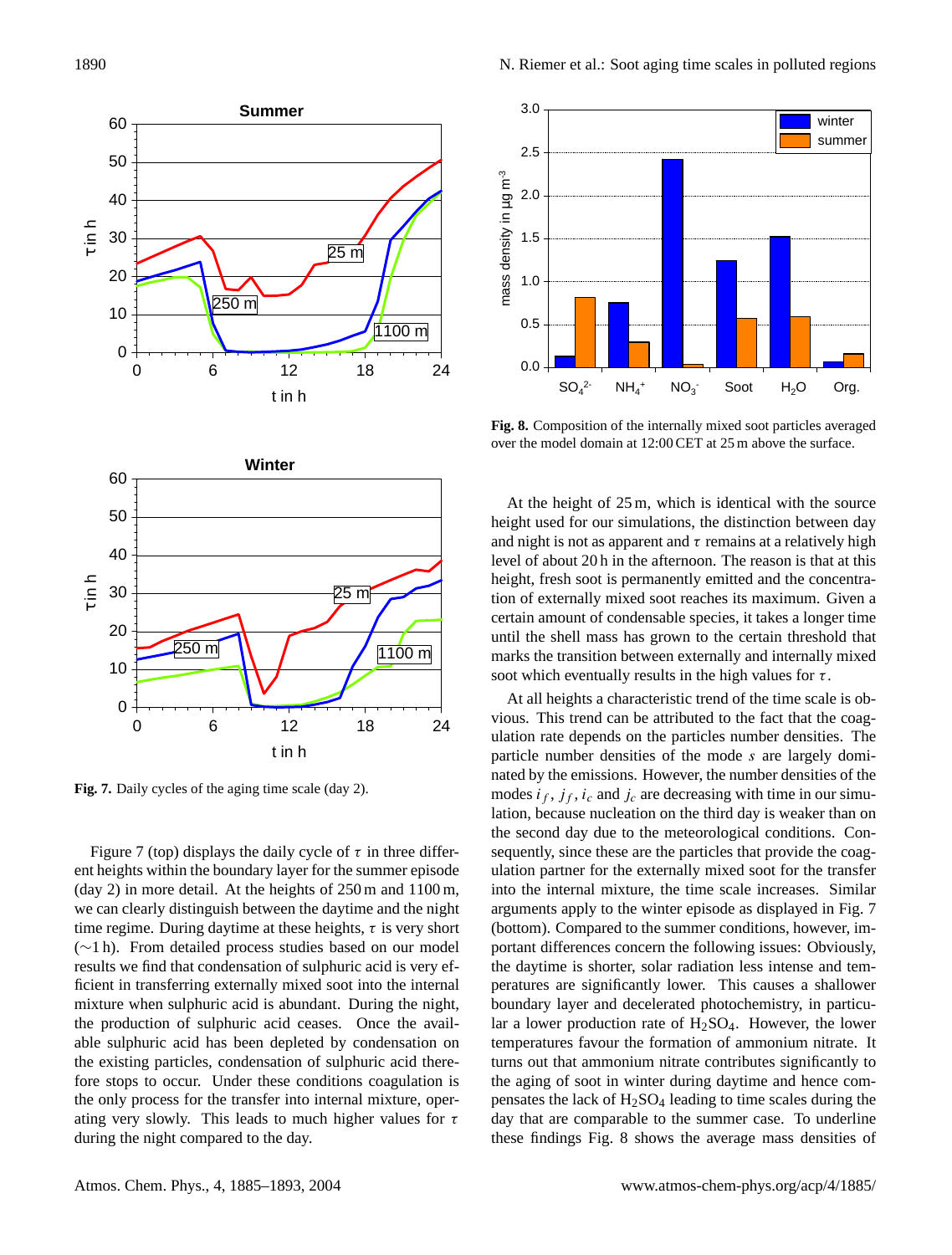

**Fig. 9.** Time height section of the mass transfer rate of pure soot from the external to the internal mixture by condensation only averaged over the whole model domain and integrated for a time interval of one hour.

the individual species for the internally mixed soot aerosol (modes  $i_c$  and  $j_c$ ) at 12:00 CET (day 2) at 25 m above the surface. While the soluble mass fraction of these aerosol particles is clearly dominated by sulphate for the summer case nitrate represents the main contribution for the winter case. Of course the formation of ammonium nitrate also occurs during the night when the gas phase precursor  $HNO<sub>3</sub>$  is formed due to the heterogeneous hydrolysis of  $N_2O_5$  (Riemer et al., 2003a). However, since the formation and hence the condensation of  $H_2SO_4$  ceases during the night due to the lack of sunlight, the soot particles that are emitted during the night cannot be coated with sulphate. Since in our current model formulation the total amount of nitrate is distributed over the modes according to the sulphate content the available nitrate ends up in the modes  $i_f$ ,  $j_f$ ,  $i_c$  and  $j_c$  and not in mode s. This means that the aging of soot due to condensation is not effective during the night, both in winter and in summer. Figure 9 which displays a time height section of the soot transfer due to condensation (winter case only) shows this fact.

We are aware of the fact that this treatment of aerosol chemistry represents a limitation of our model. With this assumption it is not possible to form ammonium nitrate on the soot particles without sulphate being involved. In reality this process might occur which means that we might overestimate the time scale for the situations where ammonium nitrate is present. This issue will be addressed in future work.

The pronounced minimum for the time scale in 25 m (Fig. 7, bottom) can be attributed to the interaction of two processes that act in the opposite direction: First, the condensation of sulphate and the formation of ammonium nitrate sets in, which leads to a decrease in  $\tau$ . Concurrently, the surface area of the particles in the modes  $i_f$ ,  $j_f$ ,  $i_c$  and  $j_c$  increases compared to the surface of the particles in mode s. Therefore the low value of  $\tau$  cannot be sustained and increases again.



**Fig. 10.** Correlation of  $\tau$  and the number density of the internally mixed particles. The solid line shows the fit according to Eq. (7). The blue dots indicate the results for the winter day, the red ones those for the summer day.

Summarizing our findings we can state the following:

Our model results suggest to distinguish between two regimes, a daytime and a night time regime. During daytime, condensation of sulphate and nitrate is the dominant process, and an additional separation according to the height above the source region appears to be appropriate. Above 250 m  $\tau$  is approximately 2 h, regardless of the season. In order to derive the time scale during daytime and below 250 m we apply the following procedure. The time scales shown in Fig. 6 are averaged below 250 m and for the time interval where the global radiation is above zero. We find an average time scale of 9.38 h for the summer case and 6.89 h for the winter case.

For the night time coagulation has been found to be the governing process. Compared to the day time results the time scales during the night show a much higher variability with height and especially with time, with a clear increase from night to night. Apart from other parameters such as the mean diameters, the coagulation coefficients, the temperature coagulation depends on the number densities of the internally mixed particles. Therefore Fig. 10 shows the simulated values of  $\tau$  versus the number density of the internally mixed particles for the summer days and the winter days. All grid points are shown for heights below 1100 m above the surface during night time. As expected a decrease of  $\tau$  with increasing number density is obvious. For these data we calculate the following fit, the result of which is depicted in Fig. 10:

$$
\tau = \frac{a}{N} + \frac{b}{N^2} \tag{7}
$$

with  $a=6\times10^4$ h cm<sup>-3</sup> and  $b=3\times10^8$ h cm<sup>-6</sup>

N is the number density in the modes  $i_f$ ,  $j_f$ ,  $i_c$  and  $j_c$  in cm<sup>-3</sup> and the dimension of  $\tau$  is h.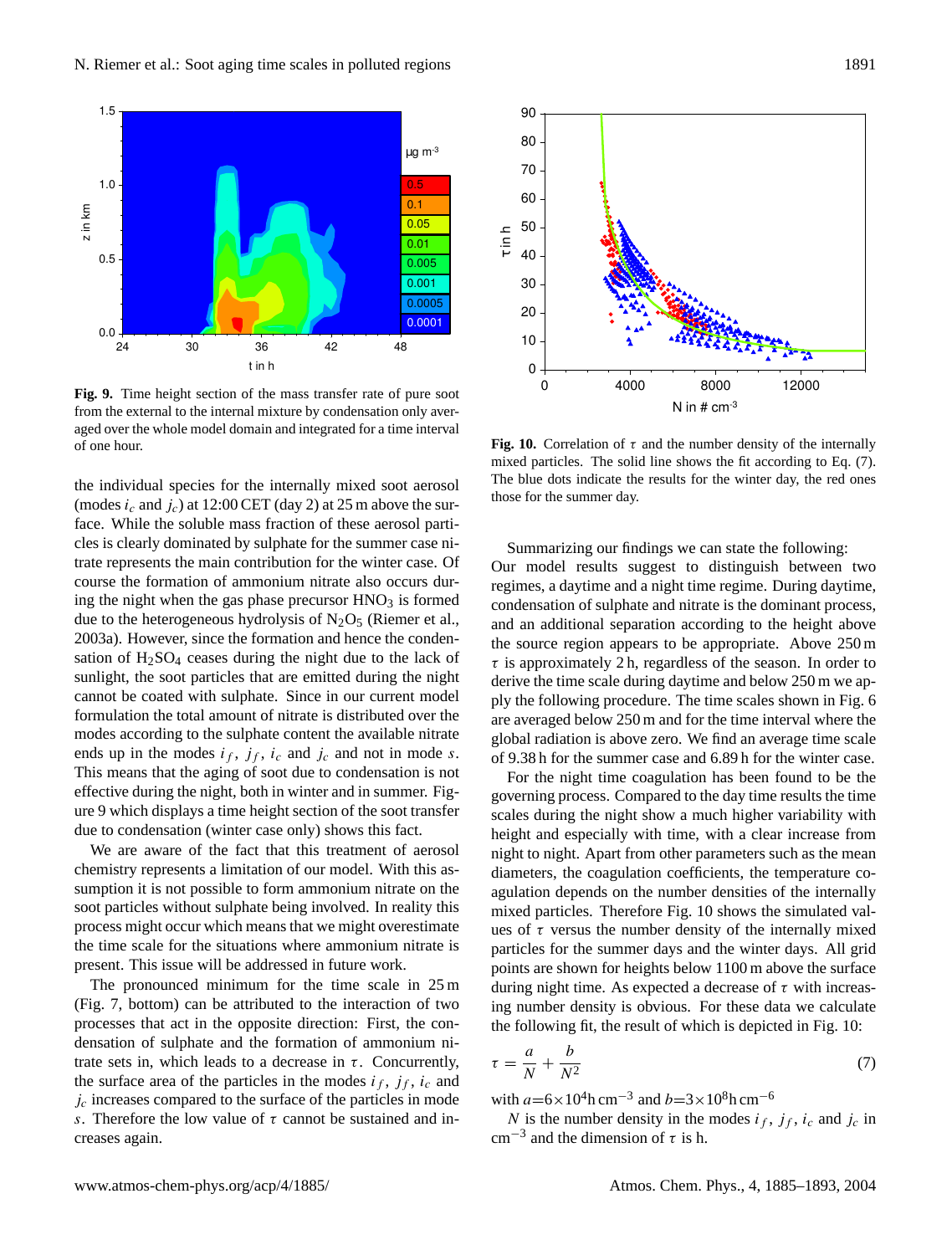The limitations inherent to our case studies should be stated clearly:

We only include soot emissions from traffic. While they contribute a large fraction of the emissions in densely populated areas, more sources contribute to the total soot than diesel cars alone, especially in winter. However, we did not have emission data for these emission categories.

Cloud and wet deposition processes as well as cloud chemistry are not included in the model. Again, this introduces uncertainties mainly for the winter simulation. It is impossible to estimate the overall effect of clouds on the aging process due to the competing effects of sulphate production in the aqueous phase and the removal by wet deposition as has been shown by Koch et al. (2003).

Despite these limitations the discussion of our case studies reveals the important issues that the time scale of soot aging is highly variable with respect to time and height and that nitrate can play an important role for the aging process.

### **5 Conclusions**

We performed three-dimensional model simulations with the coupled mesoscale- $\gamma$  model KAMM/DRAIS to derive the time scale  $\tau$  that characterizes the transfer of diesel soot from external into internal mixture. From the two case studies that we considered we are not able to derive a parameterisation that will hold for the global scale. However, the method that we presented to derive the aging time scales are generally applicable and can be used as a tool in the future to improve the parameterisation for global models.

Generally, the aging time scales that we derived are smaller than most of the values that are currently used in global climate models and show a considerable variability in space and time. Hence, parameterising the aging process of soot with a fixed turnover rate represents an oversimplification.

During daytime in summer, condensation of sulphuric acid is the governing process for the aging of soot. In wintertime, the formation of ammonium nitrate gains in importance. To our knowledge the role of ammonium nitrate for the aging of soot has been highlighted for the first time. Overall, the time scales for daytime in summer and winter are comparable, about 2 h above 250 m and 8 h below during night time, condensation stops being the important process. Instead, coagulation becomes more significant, acting very slowly. This leads to a time scale during night of 10–40 h.

*Acknowledgements.* We thank the reviewers for their helpful comments that improved the original version of the paper.

Edited by: F. Dentener

#### **References**

- Baltensperger, U., Streit, N., Weingartner, E., Nyeki, S., Prévôt, A. S. H., Van Dingenen, R., Virkkula, A., Putaud, J.-P., Even, A., ten Brink, H., Blatter, A., Neftel, A., and Gäggeler, H. W.: Urban and rural aerosol characterization of summer smog events during the PIPAPO field campaign in Milan, Italy, J. Geophys. Res., 107, 8193 doi:10.1029/2001JD001292, 2002.
- Binkowski, F. S. and Shankar, U.: The regional particulate matter model, 1. Model description and preliminary results, J. Geophys. Res., 100, 26 191–26 209, 1995.
- Brémond, M.-P., Cachier, H., and Buat-Ménard, P.: Particulate carbon in the Paris region atmosphere, Environ. Technol. Lett., 10, 339–346, 1989.
- Cooke, W. F. and Wilson, J. N.: A global black carbon aerosol model, J. Geophys. Res., 101, 19 395–19 408, 1996.
- Cooke, W. F., Liousse, C., Cachier, H., and Feichter, J.: Construction of a 1 degrees $\times$ 1 degrees fossil fuel emission data set for carbonaceous aerosol and implementation and radiative impact in the ECHAM4 model, J. Geophys. Res., 104, 22 137–22 162, 1999.
- Corsmeier, U., Kalthoff, N., Vogel, B., Hammer, M.-U., Fiedler, F., Kottmeier, C., Volz-Thomas, A., Konrad, S., Glaser, K., Neininger, B., Lehning, M., Jaeschke, W., Memmesheimer, M., Rappenglück, B., and Jakobi, G.: Ozone and PAN formation inside and outside of the Berlin plume Process analysis and numerical process simulation, J. Atmos. Chem., 42, 289–322, 2002.
- Fiedler, F., Bischoff-Gauß, I., Kalthoff, N., and Adrian, G.: Modeling of the transport and diffusion of a tracer in the Freiburg-Schauinsland area, J. Geophys. Res., 105, 1599–1610, 2000.
- Hammer, M.-U., Vogel, B., and Vogel, H.: Findings on  $H<sub>2</sub>O<sub>2</sub>/HNO<sub>3</sub>$  as an indicator of ozone sensitivity in Baden-Württemberg, Berlin-Brandenburg, and the Po valley based on numerical simulations, J. Geophys. Res., 107, 8190, doi:10.1029/2000JD000211, 2002.
- Heintzenberg, J.: A processor-controlled multisample soot photometer, Aerosol Sci. Technol., 8, 227–233, 1988.
- Horvath, H.: Atmospheric light absorption A review, Atmos. Environ., 27, 293–317, 1993.
- Jacobson, M. Z.: A physically based treatment of elemental carbon optics: Implications for global direct forcing of aerosols, Geophys. Res. Lett., 27, 217–220, 2000.
- Jacobson, M. Z.: Control of fossil-fuel particulate black carbon and organic matter, possibly the most effective method of slowing global warming, J. Geophys. Res., 107, 4410, doi:10.1029/2001JD001376, 2002.
- Kim, Y. P., Seinfeld, J. H., and Saxena, P.: Atmospheric gas-aerosol equilibrium I. Thermodynamic model, Aerosol Sci. Technol., 19, 157–181, 1993.
- Koch, D.: Transport and direct radiative forcing of carbonaceous and sulfate aerosols in the GISS GCM, J. Geophys. Res., 106, 20 311–20 332, 2001.
- Koch, D., Park, J., and Del Genio, A.: Clouds and sulfate are anticorrelated: A new diagnostic for global sulfur models, J. Geophys. Res., 108, 4781, doi:10.1029/2003JD003621, 2003.
- Lamb, B., Guenther, A., Gay, D., and Westberg, H.: A national inventory of biogenic hydrocarbon emissions, Atmos. Environ., 21, 1695–1705, 1987.